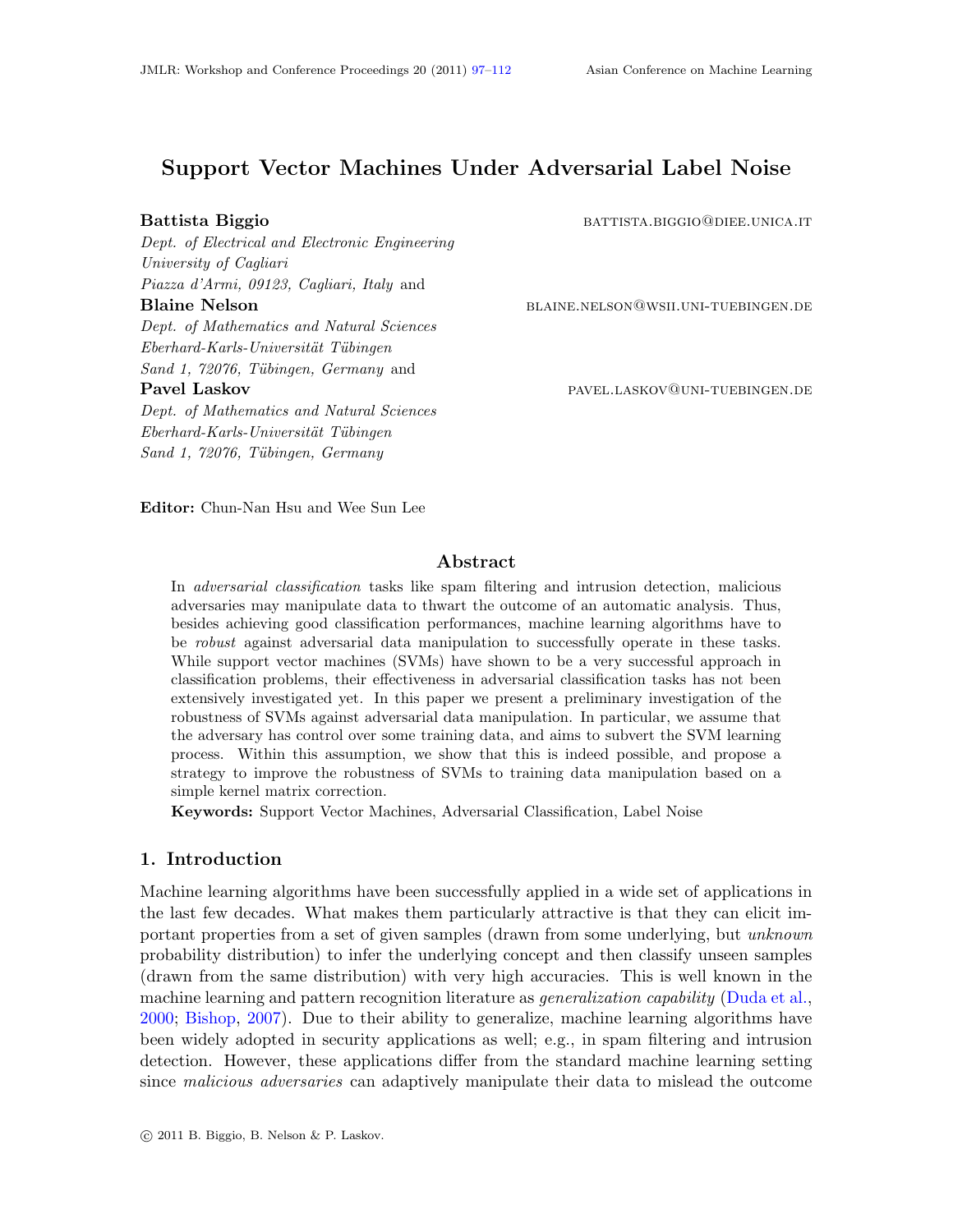of an automatic analysis. More formally, this can be modeled as a change in the underlying probability distribution that generates the samples. Thus, in these settings, the classical stationarity assumption of machine learning is violated [\(Dalvi et al.,](#page-15-2) [2004;](#page-15-2) [Barreno et al.,](#page-14-1) [2010\)](#page-14-1). For instance, spammers often modify their emails by obfuscating words which typically appear in known spam (e.g., the word "replica" can be misspelled as "repl1c $\mathbb{Q}$ "), or by adding words which are likely to appear in legitimate emails [\(Dalvi et al.,](#page-15-2) [2004;](#page-15-2) [Lowd and](#page-15-3) [Meek,](#page-15-3) [2005;](#page-15-3) [Kolcz and Teo,](#page-15-4) [2009\)](#page-15-4). Similarly, hackers can successfully hide the malicious code within specially crafted network packets that can evade an intrusion detection system (IDS) without compromising the effectiveness of their attack (see, e.g., [Fogla et al.,](#page-15-5) [2006\)](#page-15-5). The above examples of attacks are based on exploiting specific weaknesses and knowledge of the classification algorithm. As a consequence, analyzing the vulnerabilities of classifiers and their *robustness* to attacks to better understand how their security may be improved, has recently attracted growing interest from the scientific community.

Attacks against learning methods can be carried out either during the training or testing stages. Attacks at the test stage exploit characteristics of the underlying classes that can be modified without affecting the true classification but that deleteriously impact the discriminative model learned from the training data [\(Globerson and Roweis,](#page-15-6) [2006;](#page-15-6) [Dekel et al.,](#page-15-7) [2010;](#page-15-7) [Teo et al.,](#page-15-8) [2008\)](#page-15-8). Given knowledge of invariances in the task, the effect of potential testing attacks can be somewhat mitigated by the learning algorithm; however, this comes at a cost of increased complexity of the training problem. Attacks at the training stage attempt to exert a long-lasting impact on learning by modifying the training data. For example, important points in the training data may be changed, so as to make the learning problem more complex. Such attacks introduce feature noise to training points. Another possibility is to flip labels of certain points (label noise) which has a similar effect on the learning problem. While some previous work has addressed the development of methods robust against feature noise [\(Bi and Zhang,](#page-14-2) [2004;](#page-14-2) [Xu et al.,](#page-15-9) [2009\)](#page-15-9), little is known on how learning algorithms are affected by adversarial (rather than random) label noise.

In this paper, we propose a model for the analysis of label noise in support vector learning and develop a modification of the SVM formulation that indirectly compensates for the noise under our model. Our model is based on a simple assumption that any label may be flipped with a fixed probability. We show that this noise can be compensated for by correcting the kernel matrix of SVM with a specially structured matrix, which depends on the noise parameters of our model. Our empirical evaluation shows that the proposed kernel correction is effective against label noise, even in the adversarial case when the flipped labels are carefully selected so as to tilt the separating hyperplane. An advantage of our approach is that, unlike the majority of other robust learning approaches, it does not increase the complexity of SVM training. Moreover, the resulting optimization problem remains quadratic, for which efficient solvers are available.

## 2. Background

In this section, we briefly review SVMs and previous work that addresses the problem of designing robust SVMs to different kinds of noise.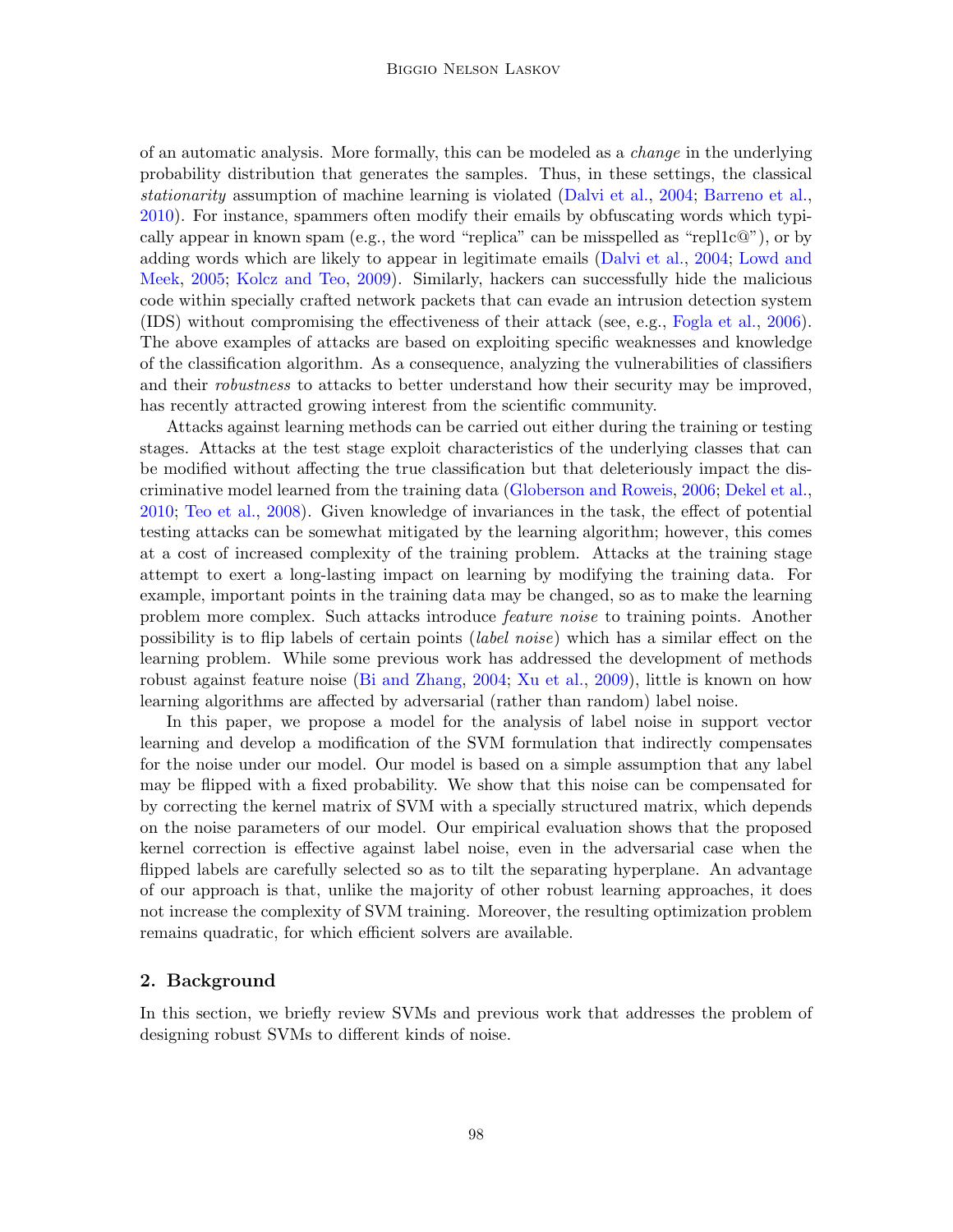# 2.1. Support Vector Machines

Before reviewing SVMs, we formally introduce the classification problem and our notation. The classification problem can be generally stated as the problem of learning a hypothesis or classifier  $f : \mathcal{X} \mapsto \mathcal{Y}$  which assigns any input sample  $\mathbf{x} \in \mathcal{X}$  to a class  $y \in \mathcal{Y}$ . In the classical supervised learning setting, we are given a set of training data  $\{x_i, y_i\}_{i=1}^n \in \mathcal{X} \times \mathcal{Y}$ drawn from an unknown distribution  $P(X, Y)$ , and we want to infer a classifier f which is able to *generalize* well on  $P(X, Y)$ , i.e., which can accurately classify unseen samples drawn from that distribution.

In its simplest formulation, an SVM learns a linear classifier for a two-class classification problem. Its decision function can be thus generally written as

$$
f(\mathbf{x}; \mathbf{w}, b) = \text{sign}(\mathbf{w}^\top \mathbf{x} + b) \in \{-1, +1\},\tag{1}
$$

where  $sign(a) = +1$  (-1) if  $a \ge 0$  ( $a < 0$ ), and w and b are parameters which determine the position of the decision hyperplane in feature space: its orientation by the hyperplane's normal w and its displacement by b. The underlying idea of SVMs is to find the hyperplane  $(w, b)$  which has the maximum distance between the nearest training samples of the two classes (a concept known as the classifier's margin), since this generally reduces the generalization error [\(Vapnik,](#page-15-10) [1995\)](#page-15-10). Although originally designed for linearly separable classification tasks (hard-margin SVMs), SVMs were subsequently extended to non-linearly separable classification problems by [Cortes and Vapnik](#page-15-11) [\(1995\)](#page-15-11) (soft-margin SVMs), for which some samples are allowed to violate the margin. In particular, a soft margin SVM is learned by solving the following convex quadratic programming (QP) optimization problem:

<span id="page-2-0"></span>
$$
\min_{\mathbf{w},b,\xi} \quad \frac{1}{2} \mathbf{w}^\top \mathbf{w} + C \sum_{i=1}^n \xi_i
$$
\n
$$
\text{s. t.} \quad y_i(\mathbf{w}^\top \mathbf{x}_i + b) \ge 1 - \xi_i, \ i = 1, \dots, n,
$$
\n
$$
\xi_i \ge 0, \ i = 1, \dots, n.
$$
\n(2)

where the margin is maximized by minimizing  $\frac{1}{2}\mathbf{w}^{\top}\mathbf{w}$ , and the variables  $\xi_i$ ,  $i = 1, ..., n$ (referred to as *slack variables*) represent the extent to which the samples  $\mathbf{x}_i$ ,  $i = 1, \ldots, n$ , violate the margin. The parameter  $C$  tunes the trade-off between the classification error on the training data and margin maximization.

Problem [2](#page-2-0) is referred to as the *primal problem*, and it is solved by means of its dual Lagrange multipliers. Its solution is given by  $\mathbf{w} = \sum_{i=1}^{n} \alpha_i y_i \mathbf{x}_i$ , where  $\alpha_i$ ,  $i = 1, \ldots, n$ , are the Lagrange multipliers, and by the following constraints:  $\sum_{i=1}^{n} \alpha_i y_i = 0$ , and  $0 \leq \alpha_i \leq C$ ,  $i = 1, \ldots, n$ . Interesting properties of the SVM arise from its *dual*. First, the normal to the hyperplane w can be expressed as a convex linear combination of the training samples. Second, the solution to the dual problem is *sparse*, and only samples that lie on or within the hyperplane's margin exhibit a non-zero contribution (i.e., their  $\alpha$  value is non-zero). In particular, if  $\alpha_i = 0$ , then the corresponding sample  $\mathbf{x}_i$  is correctly classified, lies beyond the margin (i.e.,  $y_i(\mathbf{w}^\top \mathbf{x}_i + b) > 1$ ), and is referred to as a non-support vector. If  $\alpha_i = C$ , the corresponding sample violates the margin (i.e.,  $y_i(\mathbf{w}^T \mathbf{x}_i + b) < 1$ ), and it is thus referred to as an *error vector*. Finally, if  $0 < \alpha < C$ , the sample lies exactly on the margin (i.e.,  $y_i(\mathbf{w}^\top \mathbf{x}_i + b) = 1$  and it is called a *support vector*. As a consequence, the displacement b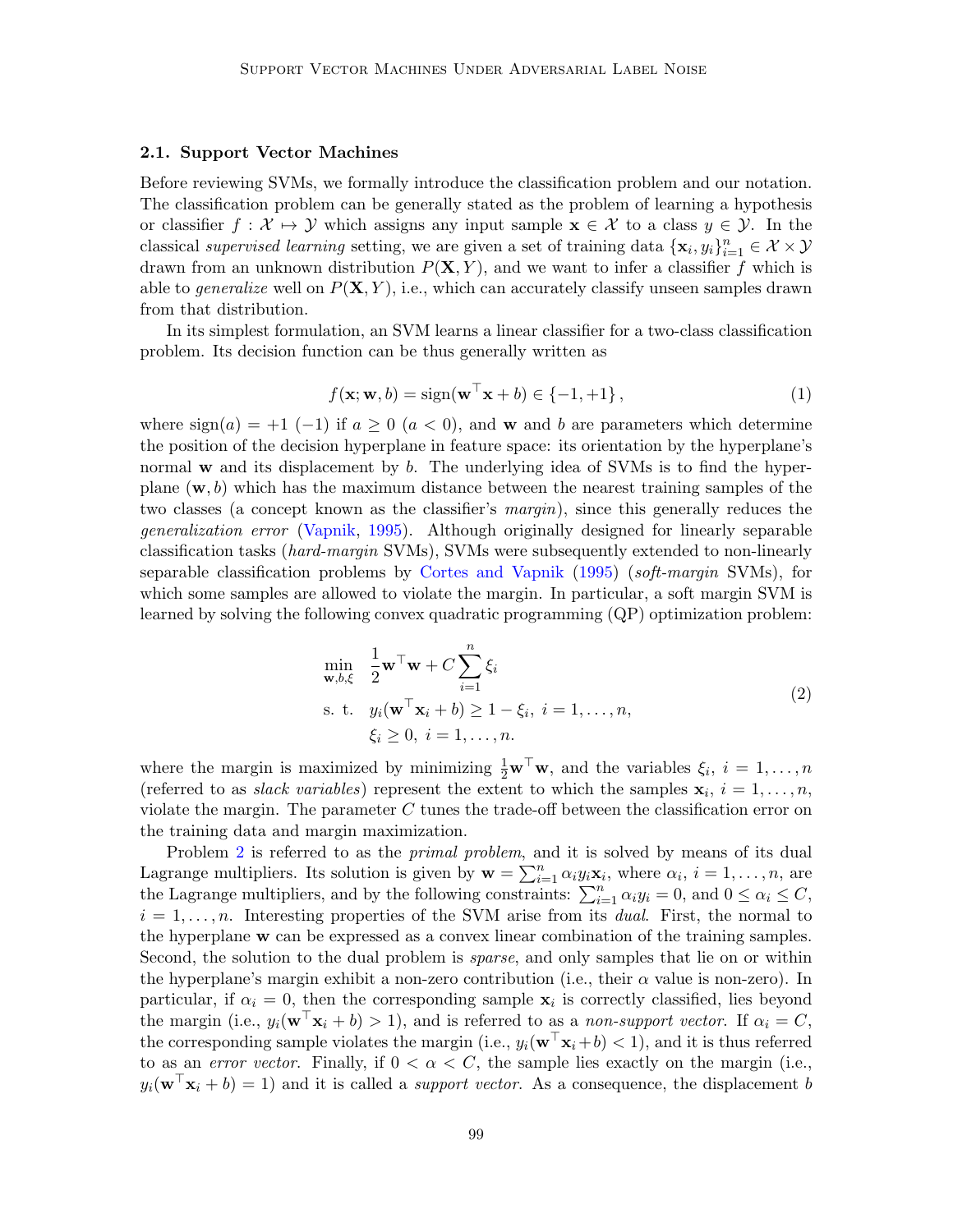is typically determined by averaging  $\mathbf{w}^\top \mathbf{x}_i - y_i$  over the set of support vectors (where the average is used for improved numerical stability).

The above solution can derived from Problem [2](#page-2-0) by the method of Lagrangian multipliers which yields the *dual problem*. In matrix form, this dual can be expressed as

<span id="page-3-0"></span>
$$
\min_{\alpha} \quad \frac{1}{2} \alpha^{\top} \mathbf{Q} \alpha - \mathbf{1}_{n}^{\top} \alpha
$$
\n
$$
\text{s. t.} \quad 0 \le \alpha_{i} \le C, \ i = 1, \dots, n,
$$
\n
$$
\sum_{i=1}^{n} \alpha_{i} y_{i} = 0,
$$
\n
$$
(3)
$$

where  $\mathbf{Q} = \mathbf{K} \circ yy^{\top}$ , and  $\mathbf{1}_n$  is a column vector of n ones.  $\mathbf{K}$  is the kernel matrix, whose elements are  $K_{ij} = \mathbf{x}_i^{\top} \mathbf{x}_j$  in the linear case. Nevertheless, if some non-linear function  $\phi: \mathcal{X} \mapsto \Phi$  is used to map training samples into a higher dimensional feature space (where a linear classifier may perform better), then  $K_{ij}$  can be generalized to  $\phi(\mathbf{x}_i)^\top \phi(\mathbf{x}_j)$ . Since only inner products between samples are required to compute the solution and predict the class labels, one does not need to know  $\phi$  explicitly, but only the corresponding kernel function. This is known as the *kernel trick*, and, due to its wide adoption, SVMs are often learned by directly solving the dual problem.

### <span id="page-3-1"></span>2.2. Robust SVMs

To date, many works have proposed modifications to the standard SVM learning algorithm to improve its robustness to different kinds of noise, either affecting training or testing data. However, the majority of them require solving non-convex optimization problems, robust optimization problems, or, they require solving problems which have higher complexity than the standard SVM learning algorithm. For instance, even the SVM-like algorithm robust to worst-case feature deletion at testing time proposed by [Globerson and Roweis](#page-15-6) [\(2006\)](#page-15-6) has a higher computational complexity than standard SVMs, although it is still a convex QP problem.

A set of interesting work on robust SVMs applies robust optimization theory [\(Bi and](#page-14-2) [Zhang,](#page-14-2) [2004;](#page-14-2) [Xu et al.,](#page-15-9) [2009\)](#page-15-9). They dealt with *feature noise*, namely, noise which only affects the feature values of each sample. In particular, the main assumption is that each noisy sample will still lie within a ball of given radius with respect to the true (non-noisy) sample, i.e.,  $\mathbf{x}' = \mathbf{x} + \delta$ , and  $||\delta|| \leq R$ . Notably, [Xu et al.](#page-15-9) [\(2009\)](#page-15-9) observed that the regularization term in the SVM optimization problem implicitly assumes a spherical noise around samples. In other words, the regularization term is naturally derived from an explicit noise model, and, thus, it should be chosen or modified accordingly.

In addition to approaches which dealt with feature noise, some research also addresses the problem of *label noise*, or investigated the problem of SVMs' robustness under data contamination. [Stempfel and Ralaivola](#page-15-12) [\(2009\)](#page-15-12) proposed a method to learn a robust SVM assuming that label flips can occur in training data. Their method is based on a modified loss function which explicitly accounts for label noise (i.e., they adopt a different definition of the slack variables in Problem [2\)](#page-2-0). However, the corresponding optimization problem is no longer convex and thus they provided an approximate solution technique based on gradient descent. [Xu et al.](#page-15-13) [\(2006\)](#page-15-13) proposed a robust learning algorithm for SVMs to mitigate the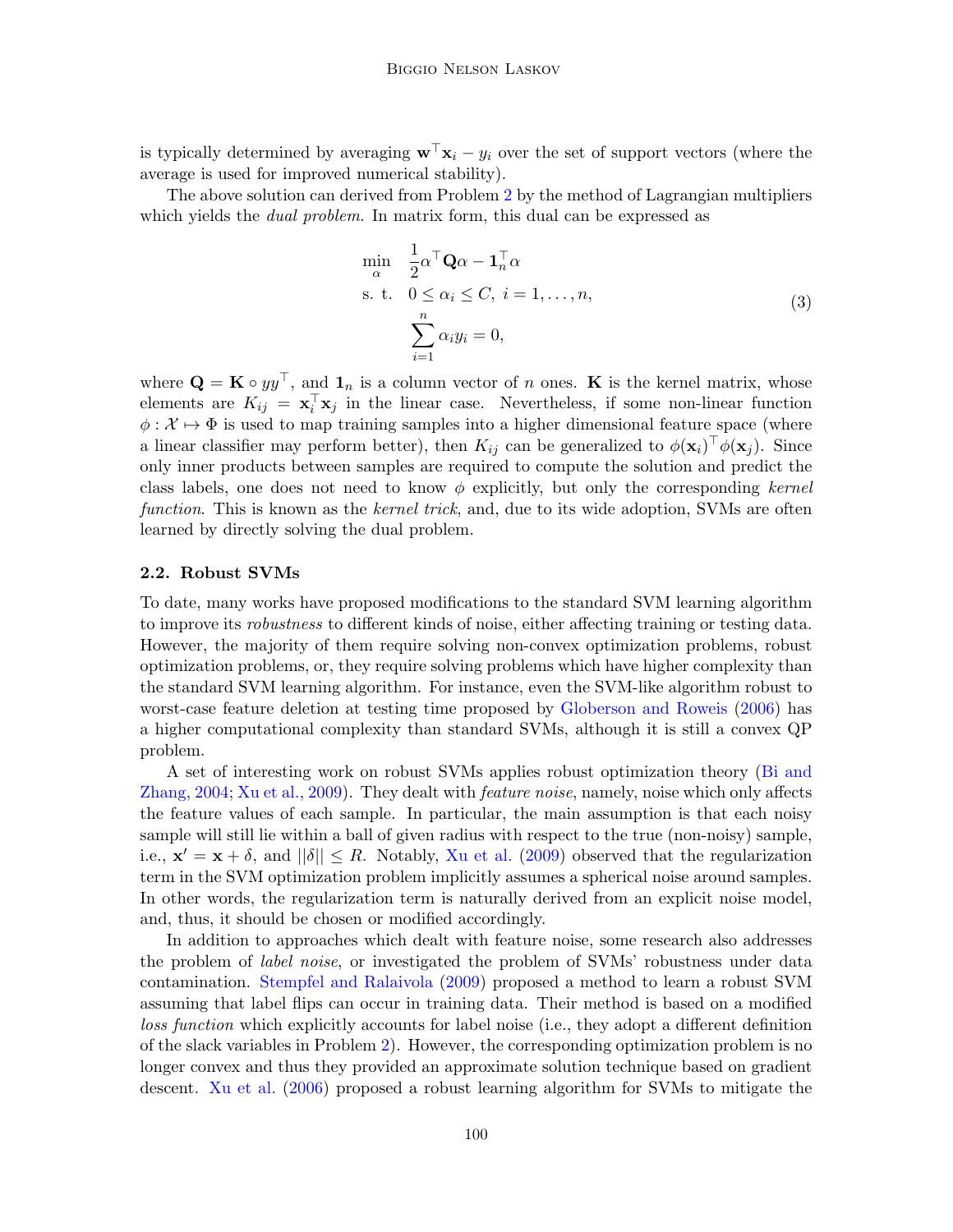effect of outliers in training data. Similarly to the previous case, this method is also based on a different definition of the loss function, which yields a non-convex optimization problem, approximately solved through a convex relaxation.

From a theoretical standpoint, robustness was studied in the context of both classical statistics and machine learning. The robust statistics approach [\(Huber,](#page-15-14) [1981;](#page-15-14) [Hampel et al.,](#page-15-15) [1986;](#page-15-15) [Maronna et al.,](#page-15-16) [2006\)](#page-15-16) has studied general properties of statistical estimators under the change of the underlying distributions. A well-known instrument of such analysis is the so-called *influence function*. The robustness issues of margin-based learning methods have been studied by [Christmann and Steinwart](#page-15-17) [\(2004\)](#page-15-17). In particular, they studied the behavior of SVM-like algorithms under small perturbations of training data and proved that under some conditions, the influence function of SVMs can be bounded.

# <span id="page-4-2"></span>3. Label Noise Robust SVMs

In this section we introduce our approach, *Label Noise robust SVMs* (LN-robust SVMs), to improve SVMs' robustness to label noise in training data. We point out that, with respect to previous works, this approach does not affect the computational complexity of the standard SVM learning algorithm, as it only yields a simple kernel matrix correction.

Label noise can be explicitly modelled by assuming that the labels in the training set  $\{\mathbf x_i, y_i\}_{i=1}^n \in \mathcal X \times \{-1, +1\}$  can be flipped. To this end, we first introduce a set of random variables  $\varepsilon_i \in \{0,1\}, i=1,\ldots,n$ , which represent whether the corresponding label  $y_i$  is flipped (1) or not (0). Accordingly, we then replace  $y_i$  with  $y'_i = y_i(1 - 2\varepsilon_i)$  such that if  $\varepsilon_i = 1, y'_i = -y_i$  (label flip), while  $y'_i = y_i$  otherwise.

In the dual SVM problem (Problem [3\)](#page-3-0) the class labels solely affect the matrix  $\mathbf{Q} =$  $\mathbf{K} \circ yy^\top$ . In particular, taking into account label noise, we can write its elements as

<span id="page-4-0"></span>
$$
Q_{ij} = y_i y_j K(\mathbf{x}_i, \mathbf{x}_j)(1 - 2\varepsilon_i)(1 - 2\varepsilon_j). \tag{4}
$$

Note that, in the absence of noise  $\varepsilon_i = 0, i = 1, \ldots, n$ , and, thus, the elements of **Q** are simply  $Q_{ij} = y_i y_j K(\mathbf{x}_i, \mathbf{x}_j)$ , as in the standard SVM formulation.

If we assume that every label is independently flipped with the same probability, then  $\varepsilon_i$ ,  $i = 1, \ldots, n$ , are n i.i.d. Boolean random variables, whose mean  $\mu$  is simply the probability of  $\varepsilon_i = 1$ , and whose variance is  $\sigma^2 = \mu(1 - \mu)$ . Within this assumption, we can compute the expected value of  $Q$  from Eq. [4,](#page-4-0) which is given by

<span id="page-4-1"></span>
$$
\mathbb{E}_{\varepsilon}[Q_{ij}] = \begin{cases} y_i y_j K(\mathbf{x}_i, \mathbf{x}_j)(1 - 4\sigma^2), & \text{if } i \neq j, \\ y_i y_j K(\mathbf{x}_i, \mathbf{x}_j), & \text{otherwise.} \end{cases}
$$
(5)

Now, we can use the expected value of Q (which is still a positive semi-definite kernel matrix) to solve the SVM problem. This should reasonably improve the robustness of the learned SVM to label flip noise. The proposed method only yields a kernel matrix correction (Eq. [5\)](#page-4-1), and does not modify the standard SVM problem. However, it is an heuristic method and it is thus not guaranteed to fulfill any optimality criterion (e.g., being optimal under the considered noise model).

The solution is symmetric with respect to  $\mu = 0.5$ , i.e., the  $\alpha$  values obtained for  $\mu = \mu^*$ and  $\mu = 1 - \mu^*$  are the same, and are exactly the same as the standard SVM solution when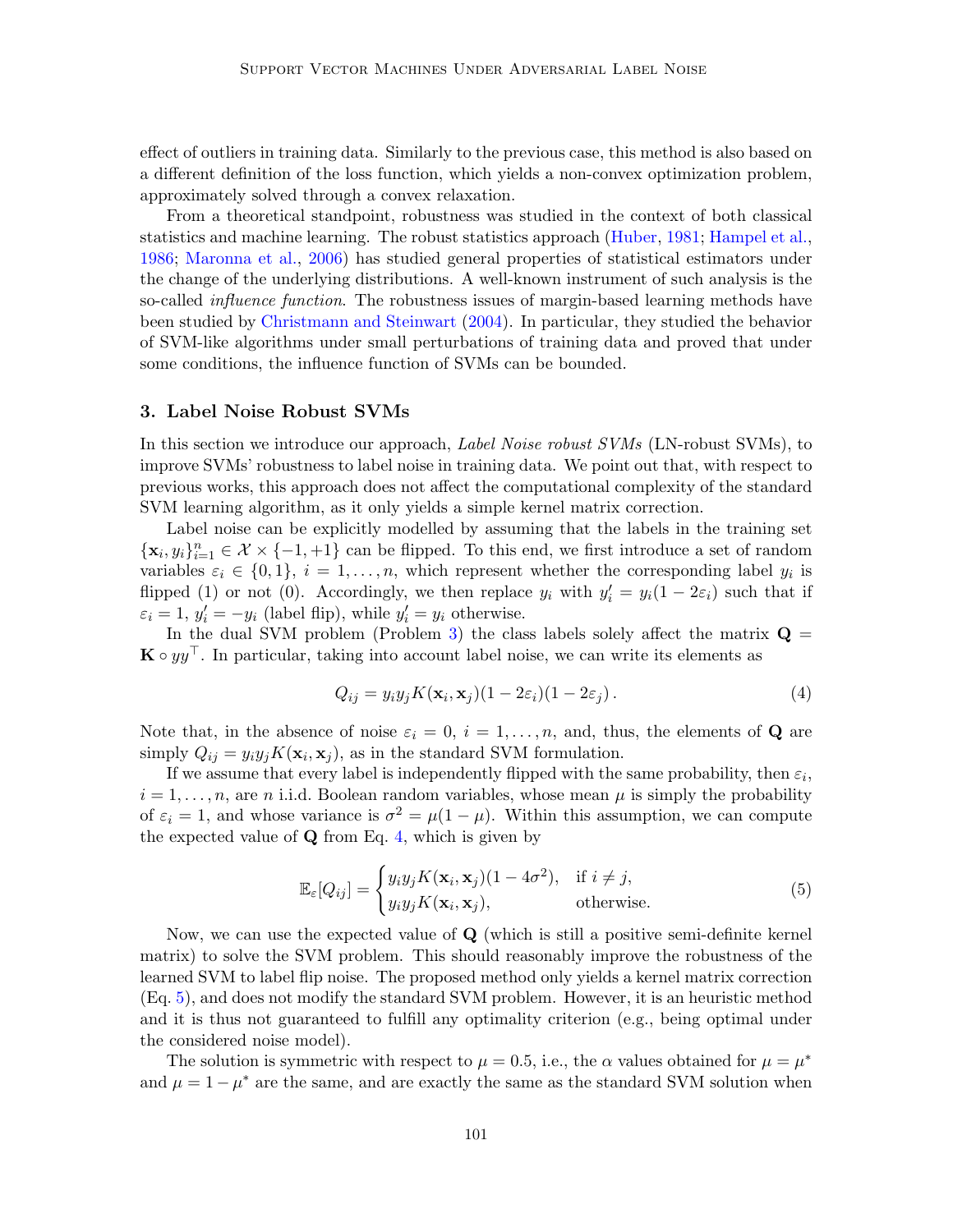$\mu$  is either 0 or 1 (as the corresponding kernel correction is zero). Moreover, the equations of w and b obtained by solving the standard SVM problem have to be multiplied by  $1 - 2\mu$ (as we take their expectations over label noise). Thus, when  $\mu > 0.5$ , w and b are multiplied by a negative factor. This represents the fact that more than half of the training points are assumed to have a wrong label, and, thus, the decision regions are inverted. For instance, when  $\mu = 1$ , the solution is exactly given by  $-\mathbf{w}^*$  and  $-b^*$  (being  $\mathbf{w}^*$  and  $b^*$  the standard SVM solution): we are in fact assuming that all samples are wrongly labelled in the training set, and, consequently, the hyperplane obtained by the standard SVM results rotated by 180<sup>°</sup>. Note lastly that, if  $\mu = 0.5$ ,  $\mathbf{w} = \mathbf{0}$ . This is a degenerate case in which labels in training data are assumed to be completely random, so the SVM is not able to determine, on average, any meaningful decision hyperplane.

### <span id="page-5-2"></span>3.1. Dual problem and  $\alpha$  equalization

We are now in a position to better analyze the change induced by the kernel correction of Eq. [5](#page-4-1) in the SVM dual problem. Indeed, the dual problem can be re-written as

<span id="page-5-0"></span>
$$
\min_{\alpha} \quad \frac{1}{2} \alpha^{\top} (\mathbf{Q} \circ \mathbf{M}) \alpha - \mathbf{1}^{\top} \alpha
$$
\n
$$
\text{s. t.} \quad 0 \le \alpha_i \le C, \ i = 1, \dots, n,
$$
\n
$$
\sum_{i=1}^{n} \alpha_i y_i = 0,
$$
\n
$$
(6)
$$

where the elements  $M_{ij}$  of **M** are given by

$$
M_{ij} = \begin{cases} 1, & \text{if } i = j \\ 1 - S, & \text{otherwise,} \end{cases} \tag{7}
$$

where we use  $S = 4\sigma^2$  to simplify notation. The matrix **M** can be further decomposed as  $\mathbf{M} = (1 - S)\mathbf{1}_{n \times n} + S\mathbb{I}_{n \times n}$ , where  $\mathbf{1}_{n \times n}$  is a  $n \times n$  matrix whose elements are all ones, and  $\mathbb{I}_{n\times n}$  is the  $n \times n$  identity matrix. Substituting this decomposition of **M** into Problem [6,](#page-5-0) adding and subtracting  $S \sum_{i=1}^{n} \alpha_i$  from the Lagrangian, and dividing it by 1 – S, yields the following (equivalent) dual problem:

<span id="page-5-1"></span>
$$
\min_{\alpha} \quad \frac{1}{2} \alpha^{\top} \mathbf{Q} \alpha - \mathbf{1}^{\top} \alpha + \frac{S}{1 - S} \left[ \frac{1}{2} \alpha^{\top} (\mathbf{Q} \circ \mathbb{I}_{n \times n}) \alpha - \mathbf{1}^{\top} \alpha \right]
$$
\n
$$
\text{s. t.} \quad 0 \le \alpha_i \le C, \ i = 1, \dots, n,
$$
\n
$$
\sum_{i=1}^{n} \alpha_i y_i = 0,
$$
\n
$$
(8)
$$

where the only difference with the standard SVM formulation is given by an additional term weighted by  $\frac{S}{1-S}$ . This reveals some interesting insights about the effect of the proposed kernel correction. First, note that as  $\mu$  increases from 0 to 0.5,  $\frac{S}{1-S}$  approaches infinity, namely, the  $\alpha$  values are only determined by minimizing the latter term in Problem [8.](#page-5-1) Second, this term does not depend on the class labels, as it only involves  $\alpha$  and the diagonal of  $\bf{Q}$  (which is indeed equal to the diagonal of  $\bf{K}$ ). The above observations highlight that, as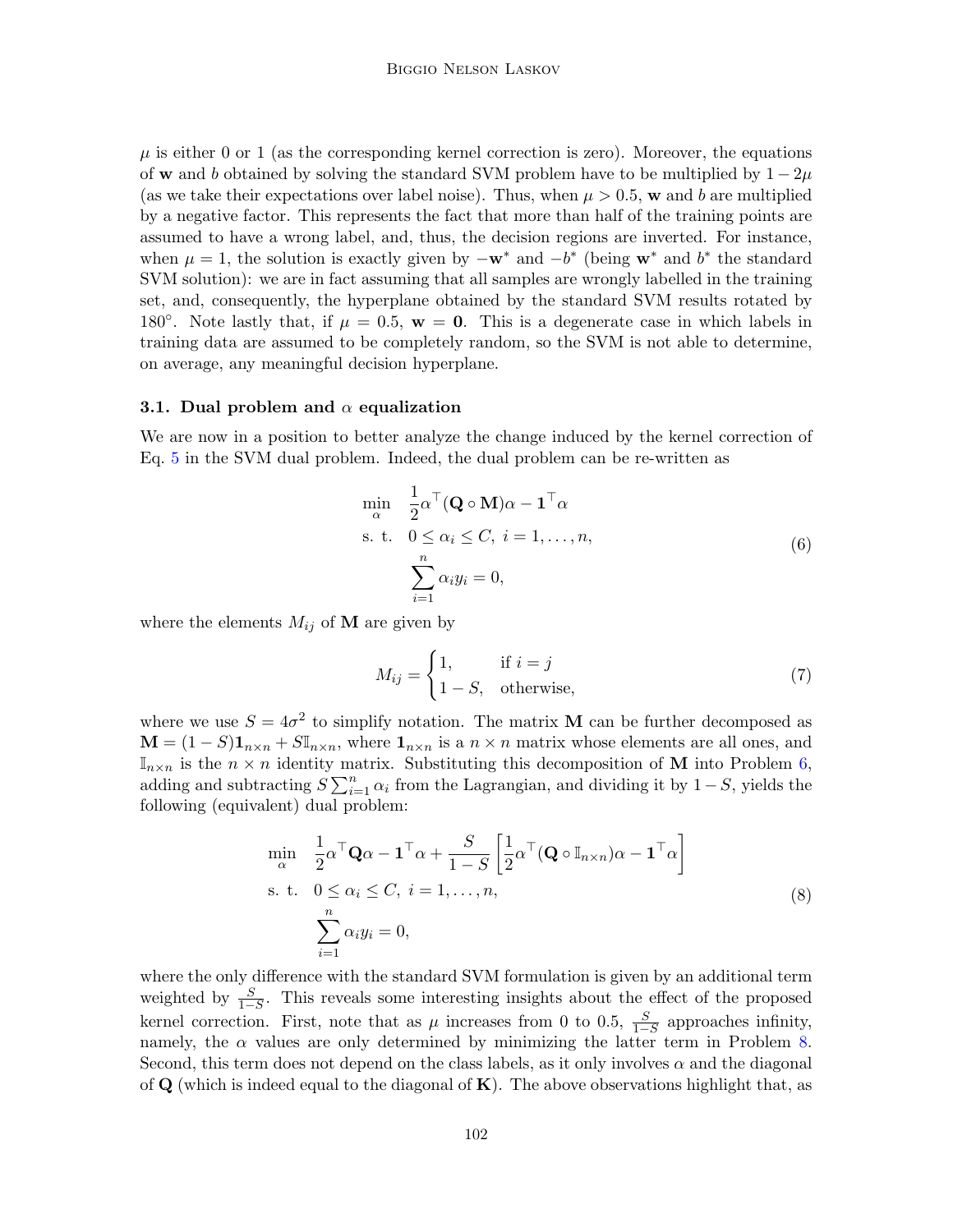$\mu$  tends to 0.5, our solution will rely more on the diagonal of the kernel matrix, as it is the only component which is not affected by label noise. Note also that this is not equivalent to increase the diagonal of the kernel matrix, as commonly done for improving numerical stability. The effect of the proposed correction is instead to reduce the impact of the outof-diagonal elements of the kernel matrix, which are the only ones affected by label noise. Last, the term weighted by  $\frac{S}{1-S}$  in Problem [8](#page-5-1) can be rewritten as

$$
\frac{1}{2}\sum_{i=1}^{n}\alpha_i^2 K(\mathbf{x}_i, \mathbf{x}_i) - \sum_{i=1}^{n}\alpha_i.
$$
\n(9)

Although this term does not have an immediate relationship to the variance of the  $\alpha$  values, it has some similar properties. In particular, when we solve Problem [8](#page-5-1) for some  $S > 0$ , we are, in fact, penalizing solutions which either increase  $\alpha_i^2$ ,  $i = 1, \ldots, n$ , or decrease the average value of  $\alpha$  (w.r.t. the standard SVM solution). In other words, increasing S effectively acts to reduce the variance of the  $\alpha$  values. This provides an intuitive explanation of our approach, which however requires further theoretical investigation. In particular, we observe that when the variance of the  $\alpha$  values is reduced, every training sample is more likely to be a support vector. Thus, the proposed kernel correction functions as a further regularization term. That is, the LN-robust SVM equalizes the contribution of the training points to the solution (its hyperplane incorporates a higher number of support vectors). This intuitively reduces the influence of potential outlying samples in the training set. This concept becomes more clear when one considers the interpretation of SVMs in terms of forces and torques (see, e.g., [Burges,](#page-14-3) [1998\)](#page-14-3), in which the solution to the SVM optimization problem corresponds to a mechanical (translational and rotational) equilibrium. From this viewpoint, each  $\alpha$  represents the force applied by each support vector toward the hyperplane. By spreading the  $\alpha$  values over more points, we are effectively distributing the overall force onto a higher number of points, so that every point contributes a lower force. This intuitively leads to an improved stability of the hyperplane, with respect to changes in the set of its support vectors. This effect is quantitatively evaluated in the toy example of Sect. [5.](#page-7-0)

#### <span id="page-6-0"></span>4. Attack strategies

We now show how the proposed kernel correction strategy behaves in the presence of potential label flipping attacks. We adopt two different strategies for contaminating the training set through label flipping: *random* and *adversarial* label flips. In both cases, we bound the adversary's effort by assuming that she can only flip the labels of a given percentage of training samples.

Random Label Flips. In the first case, we randomly select a number of samples from the training data (chosen according to a fixed percentage of data that can be manipulated by the adversary), and flip their labels. This can be regarded as a non-adversarial kind of noise, since it is not dependent on the given classifier.

Adversarial Label Flips. In the second case, instead, given a number of allowed label flips, the adversary aims to find the combination of label flips which maximizes the classification error on the untainted testing data. However, the problem of finding the optimal (worst-case) combination of label flips to attack the SVM learning algorithm is not trivial,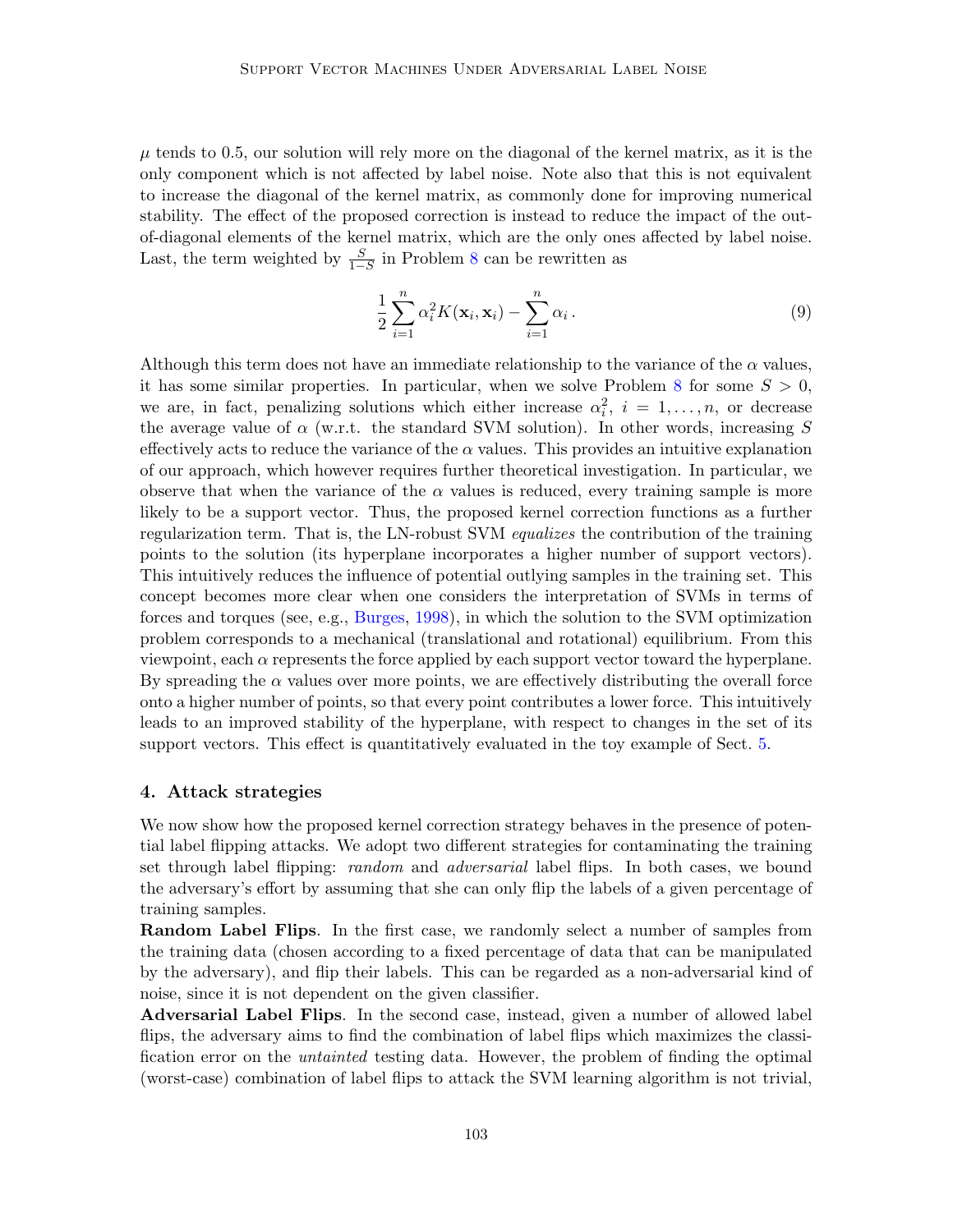and thus we resort to a heuristic approach which has shown to be quite effective on our set of experiments (see Sect.  $6$ ). The idea behind the *adversarial label flip* attack is first to flip labels of samples with non-uniform probabilities, depending on how well they are classified by the SVM learned on the untainted training set; and, second, to repeat this process a number of times, eventually retaining the label flips which maximally decreased performance. In particular, we increase the probability of flipping labels of samples which are classified with very high confidence (i.e., non-support vectors), and decrease the probability of flipping labels of support vectors and error vectors (inversely proportional to their  $\alpha$  value). The reason is that the former (mainly, the non-support vectors) are more likely to become support vectors or error vectors when the SVM is learned on the tainted training set, and, consequently, the decision hyperplane will be closer to them. This will reflect a considerable change in the SVM solution, and, potentially, in its classification accuracy. Furthermore, the labels of samples in different classes can be flipped in a correlated way, to force the hyperplane to rotate as much as possible. To this end, one can draw a random hyperplane  $\mathbf{w}^{\text{rnd}}$ ,  $b^{\text{rnd}}$  in feature space, and further increase the probability of flipping the label of a positive sample  $\mathbf{x}^+$  (respectively, a negative one  $\mathbf{x}^-$ ), if  $(\mathbf{w}^{\text{rnd}})^{\top} \mathbf{x}^+ + b^{\text{rnd}} > 0$  $((\mathbf{w}^{\text{rnd}})^{\top} \mathbf{x}^- + b^{\text{rnd}} < 0)$ . We implemented the above described attack as Algorithm [4,](#page-6-0) using two weighting parameters  $\beta_1$  and  $\beta_2$ , set to 0.1 (based on some preliminary experimental observations, we found that these values achieved good results). A simple example of application of this attack strategy is reported in the next section.

## <span id="page-7-0"></span>5. Toy example

We present here a simple toy example to demonstrate the adversarial label-flipping attack, and how the kernel correction proposed in Sect. [3](#page-4-2) can effectively counteract both random and adversarial label flips. We generate a two-dimensional data set of 100 samples, where samples of class  $z \in \{-1, +1\}$  are drawn from a Normal distribution with mean  $[z, 0]^\top$  and (diagonal) covariance matrix equal to  $\frac{1}{2}$ . An SVM with linear kernel is learned on this (untainted) training set, as depicted in Fig. [1](#page-9-1) (first plot from left in the top row). Then, we flip labels of 10 samples using the adversarial label flip attack described in the previous section. Note from Fig. [1](#page-9-1) (second to fourth plot from left in the top row, label flips are highlighted with green circles) that: (1) the adversarial label flips mainly affect samples which are farther away from the untainted SVM decision boundary, and  $(2)$  the correlation imposed between label flips of samples of different classes induces a substantial change in the tainted SVM decision boundary (second plot from left in the top row). Besides this, note how the SVMs learned using  $\mu = 0.1$  $\mu = 0.1$  and  $\mu = 0.5^{-1}$  (third and fourth plot in the top row) are able to compensate for the adversarial label flips, although not completely.

To better understand of this behavior and confirm the correctness of the observations in Sect. [3.1,](#page-5-2) we also plot the  $\alpha$  values of standard SVMs and of the proposed LN-robust SVMs against the scores (i.e., the distances from the hyperplane) assigned by each SVM to each training sample (see Fig. [1,](#page-9-1) bottom row). The mean and variance of the  $\alpha$  values for each SVM are also reported. As expected, the variance of the  $\alpha$  values of the LN-robust SVMs decreases with respect to the standard SVMs, and decreases more as  $\mu$  approaches

<span id="page-7-1"></span><sup>1.</sup> From now on, with  $\mu = 0.5$  we will implicitly assume  $\mu = 0.5 - \epsilon$ , with  $\epsilon > 0$  but small enough (e.g., 0.001), so that w does not degenerate to 0.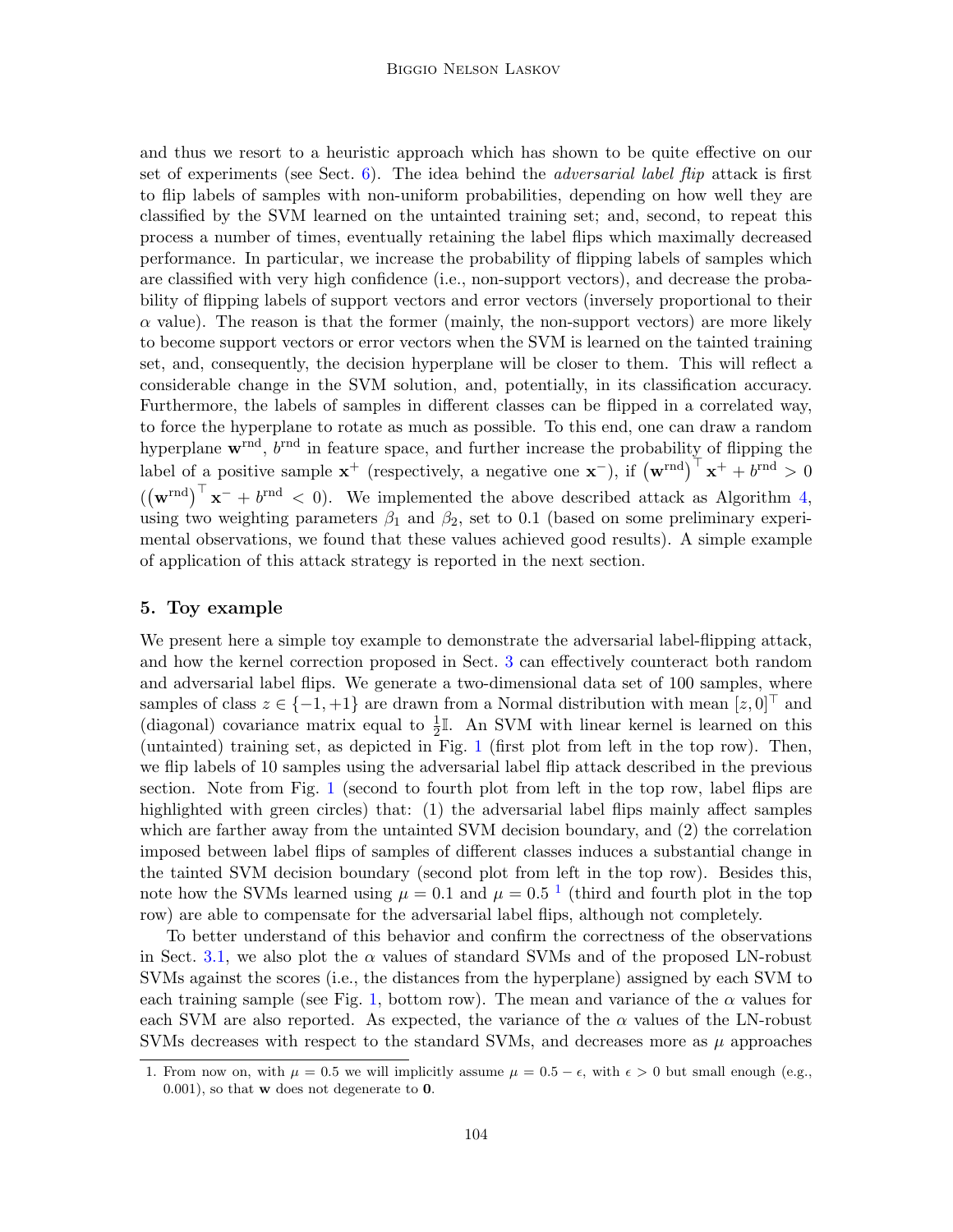Algorithm 1 Adversarial label flip attack.

**Input:** the untainted training data  $\mathcal{D} = {\mathbf{x}_i, y_i}_{i=1}^n$ , the regularization parameter C (and the kernel's parameters, if any), the number of label flips  $L$ , the number of repetitions  $R$ , and the weighting parameters  $\beta_1$  and  $\beta_2$ .

**Output:** the tainted labels  $y'_1, \ldots, y'_n$ .

- 1:  $(\alpha, b) \leftarrow \text{train}$  an SVM on  $D$
- 2: for  $i = 1, \ldots, n$ , do  $s_i \leftarrow y_i[\sum_{j=1}^n y_j \alpha_j K(x_i, x_j) + b]$ , end for
- 3: normalize scores  $(s_1, \ldots, s_n)$  in [0, 1], dividing by  $\max(s_1, \ldots, s_n)$
- 4:  $(\alpha^{\text{rnd}}, b^{\text{rnd}}) \leftarrow$  generate a random SVM (draw  $n+1$  numbers from a uniform distribution)
- 5: for  $i=1,\ldots,n,$  do  $q_i \leftarrow y_i[\sum_{j=1}^n y_j \alpha^{\mathrm{rnd}}_j K(x_i, x_j) + b^{\mathrm{rnd}}],$  end for
- 6: normalize scores  $(q_1, \ldots, q_n)$  in [0, 1], dividing by  $\max(q_1, \ldots, q_n)$
- 7: for  $i=1,\ldots,n,$  do  $v_i \leftarrow \alpha_i/C \beta_1 s_i \beta_2 q_i,$  end for
- 8:  $(k_1, \ldots, k_n) \leftarrow$  sort  $(v_1, \ldots, v_n)$  in ascending order, and return the corresponding indexes
- 9:  $(y'_1, \ldots, y'_n) \leftarrow (y_1, \ldots, y_n)$
- 10: for  $i = 1, ..., L$ ,  $y'_{k_i} = -y_{k_i}$ , end for
- 11: train an SVM on  $\{\mathbf{x}_i, y_i'\}_{i=1}^n$
- 12: estimate its training error on D
- 13: repeat R times from point 4, and return the set of labels  $y'_1, \ldots, y'_n$  which yielded the maximum training error.
- 14: return  $y'_1, \ldots, y'_n$

0.5. This confirms that the solution of the LN-robust SVM is expected to be less sparse than the standard SVM, and thus, less sensitive to outliers in training data.

Before concluding this section, we show that the proposed LN-robust SVM can be effective against *random label flips* as well. To this aim, we conduct a simple artificial experiment similar to the previous case. We consider SVMs with linear kernel, and each class to be normally distributed with mean  $[z, 0, \ldots, 0]^T$  and (diagonal) covariance matrix equal to  $\frac{1}{2}$ . However, this time we consider 300 features and 400 training samples, since we need a higher features to samples ratio for the random label flip attack to be effective. Note that the optimal (Bayes) classifier in this case is simply given by  $\mathbf{w} = [1, 0, \ldots, 0],$ and  $b = 0$ . We vary the percentage of random label flips in the training set up to  $40\%$ , and plot the corresponding testing accuracy (evaluated on a separate untainted test set of 1, 000 samples). The results are averaged over 5 repetitions, and reported in Fig. [2,](#page-9-2) for four different values of the regularization parameter  $C: [0.1, 1, 10, 100]$ . Note how, in this case (and for all values of  $C$ ) the LN-robust SVM is able to significantly outperform the standard SVM (in particular when  $\mu = 0.5$ ), and that, surprisingly, this does not cause a decrease of the classification accuracy attained on the untainted data set (i.e., when the percentage of flipped labels is zero). Notably, this highlights that there need not necessarily be a trade-off between accuracy on untainted data and robustness to attacks.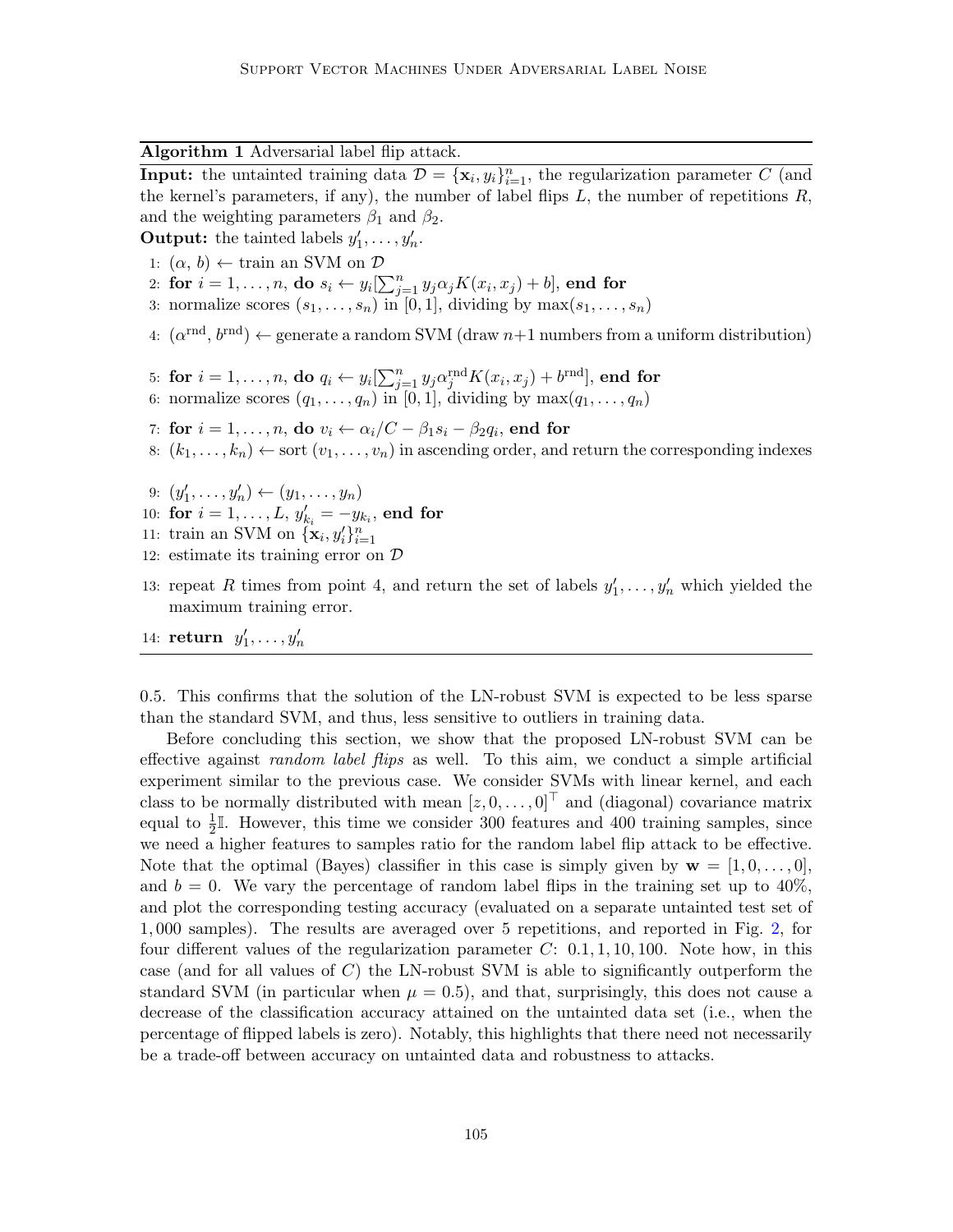

<span id="page-9-1"></span>Figure 1: *(top row)* Standard SVM trained on untainted and tainted data *(first and second*) plot, respectively), robust SVM with  $\mu = 0.1$  and  $\mu = 0.5$  trained on untainted data (third and fourth plot, respectively); (bottom row)  $\alpha$  values of each training sample versus its distance to the hyperplane  $q(x)$ , corresponding to the SVM and data shown in the above plots. Mean and variance of the  $\alpha$  values are also reported. Data is tainted by performing 10 adversarial label flips, highlighted with green circles. The support vectors of each SVM are circled in black.



<span id="page-9-2"></span>Figure 2: Classification accuracy on artificial normal data (untainted) for the SVM and the LN-robust SVMs with linear kernel. LN-robust SVMs were trained with  $\mu = 0.05$ .  $\mu = 0.1$  and  $\mu = 0.5$ . Results are shown for different percentages of *random* label flips in training data, and different values of the regularization parameter  $C$ .

### <span id="page-9-0"></span>6. Experiments

We report experimental results to empirically validate the soundness of the proposed approach. We consider a number of real data sets, and compare the LN-robust SVM to the standard SVM learning algorithm, either with linear or radial basis function (RBF) kernels, under random and adversarial label flips. We report the classification accuracy attained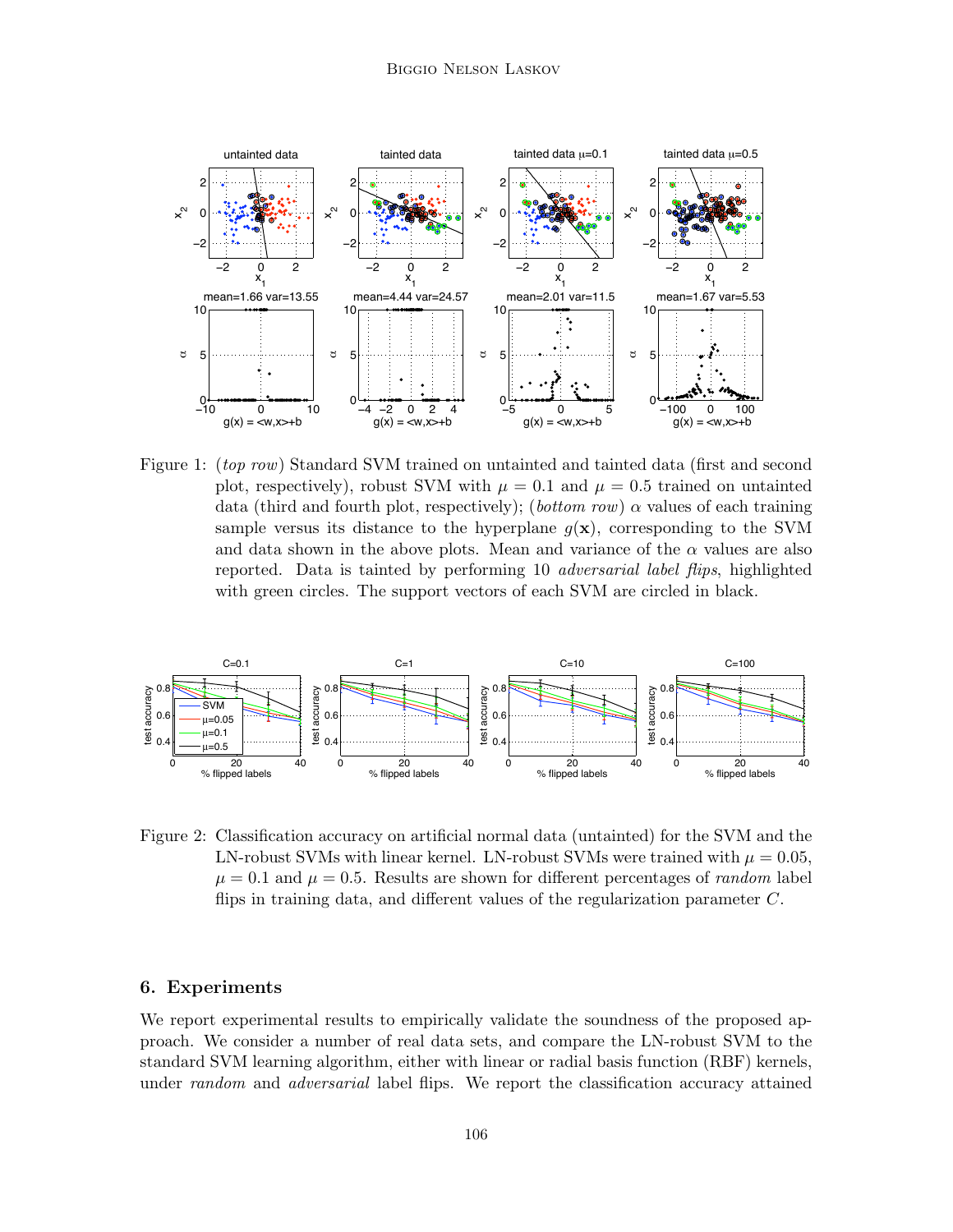by each classifier on untainted test data, as a function of the percentage of label flips in training data; the more gracefully the performance decreases, the more robust the classifier is.

Data sets. We downloaded 7 two-class data sets from LibSVM and UCI repositories, with feature values already scaled in  $[-1, +1]$ <sup>[2](#page-10-0)</sup> [\(Chang and Lin,](#page-14-4) [2001;](#page-14-4) [Asuncion and Newman,](#page-14-5) [2007\)](#page-14-5). Their characteristics are summarized in Table [1.](#page-10-1) Within these experiments, every data set was randomly split 5 times into different training (TR) and testing (TS) set pairs, respectively with 60% and 40% of samples each. The results were then averaged over these 5 trials.

| Name          | samples<br># | $#$ features   |
|---------------|--------------|----------------|
| Breast-cancer | 683          | 10             |
| Australian    | 690          | 14             |
| Diabetes      | 768          |                |
| Fourclass     | 862          | $\overline{2}$ |
| Heart         | 270          | 13             |
| Ionosphere    | 351          | 34             |
| Sonar         | 208          | 60             |

Table 1: Main characteristics of the data sets

<span id="page-10-1"></span>**Setup.** We considered four different values of the regularization parameter  $C$ , namely,  $C = 0.1, 1, 10, 100$ , for both the linear and RBF kernels. Moreover, when the RBF kernel was used, for any fixed C value, the parameter  $\gamma$  was selected among the values  $\{0.01, 0.1, 1, 10, 100\}$  by performing a 5-fold cross validation on training data. In each plot, we report the performance of the standard SVM and of three LN-robust SVMs respectively trained with  $\mu = 0.05, 0.1, 0.5$ . When the *adversarial* label flip attack is considered, the labels to be flipped are determined using the standard SVM solution. However, we also noted that there was not any relevant difference in the results when the same attack was computed using the solutions of the LN-robust SVMs.

**Results.** Results for SVMs with the linear kernel against *adversarial* label flips and *random* label flips are respectively reported in Fig. [3](#page-12-0) and [4.](#page-13-0) Due to lack of space, we omit results for the RBF kernel, which exhibit similar behavior and lead to similar conclusions. First, note that, as expected, adversarial label flips generally decrease the performance with fewer flips than random flipping. As the standard SVM is naturally somewhat robust to random label noise (see Fig. [4\)](#page-13-0), the resilience of the LN-robust SVM is most pronounced for adversarial label flips although it also generally outperforms the standard SVM with random flips. Second, for low values of  $C$  (i.e., 0.1 and 1), the LN-robust SVM does not generally improve the performance over the standard SVM; indeed, sometimes it is even less robust to label flips (see, e.g., the "diabetes" dataset under adversarial label flips, Fig. [3\)](#page-12-0). On the other hand, the LN-robust SVM can significantly improve the robustness when C is relatively high (see, e.g., "australian", "breast-cancer", "fourclass", "heart" and "ionosphere"). The reason for this is that when the regularization parameter  $C$  is high, the SVM tends to find a hard-margin solution which is clearly more sensitive to label noise, and, in this case,

<span id="page-10-0"></span><sup>2.</sup> <http://www.csie.ntu.edu.tw/~cjlin/libsvmtools/datasets/binary.html>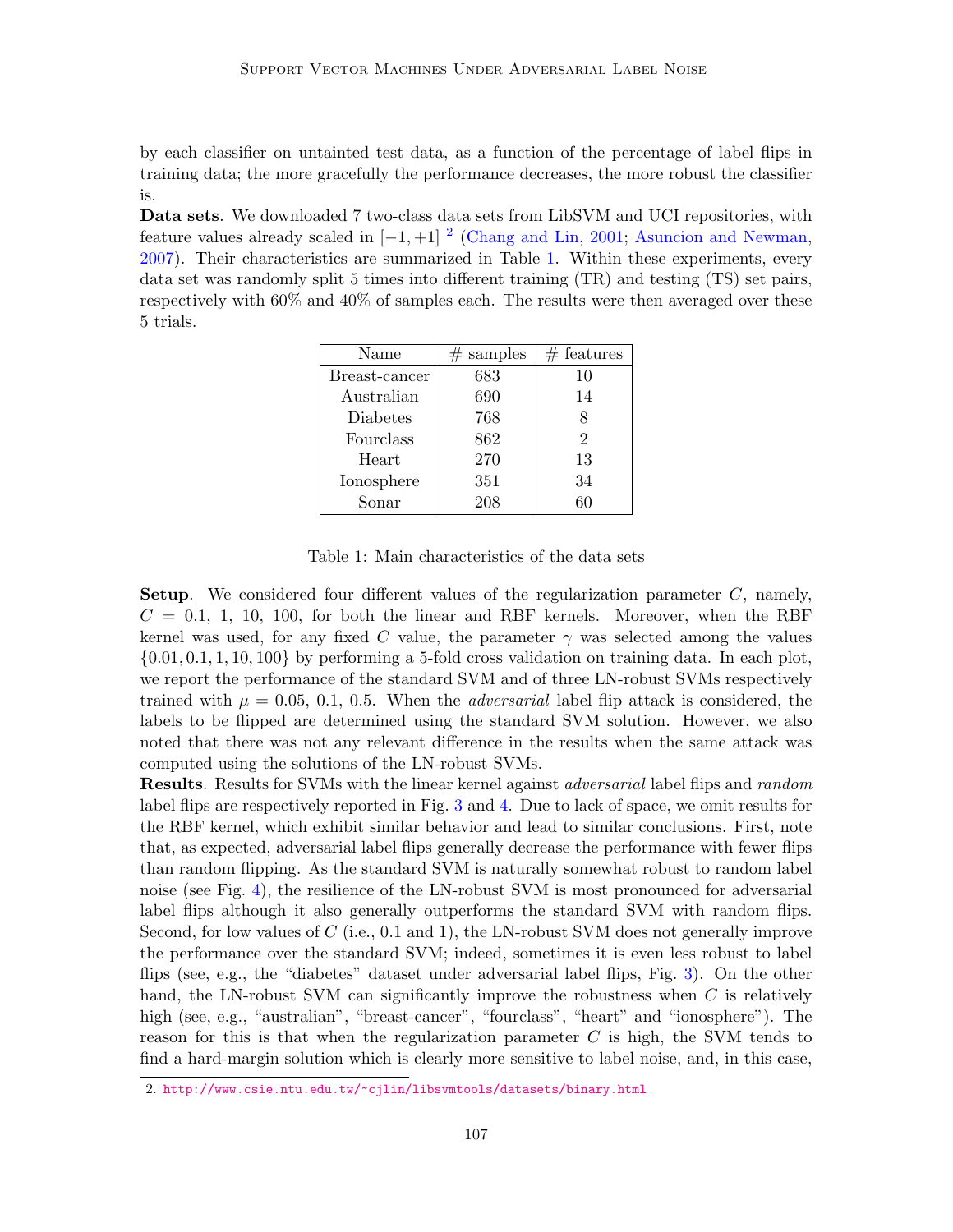training an LN-robust SVM can successfully mitigate this problem (whereas, it may not be helpful if the regularization parameter is low). Third, notice that the LN-robust SVM with  $\mu = 0.5$  is able to significantly outperform the other classifiers on several data sets, particularly when it achieves similar performances to the other classifiers on the untainted training data (i.e., for 0% flipped labels). On the contrary, it may significantly worsen the performance if its classification accuracy on untainted data is already low. This suggests two conclusions: first, there is a trade-off between accuracy on untainted data and robustness to noise; and, second, the parameter  $\mu$  in our method can not be tuned with standard performance evaluation techniques like cross-validation. The latter observation may seem a major issue for the application of the proposed method. However, this problem exists for any method which assumes some form of non-stationarity in the underlying data distribution, as standard performance evaluation clearly relies on stationarity. In other words, to estimate any parameter which depends on a *potential* change in the underlying data distribution, standard performance evaluation techniques can not be adopted, and one needs to exploit different criteria. For instance, for the LN-robust SVM, one may try to increase  $\mu$  as long as the estimated performance is still acceptable (or  $\mu$  has already reached 0.5). This can be done, for example, by still using cross validation but defining a proper utility function based on both the classification accuracy and a term proportional to  $\mu$ , which can be interpreted as the robustness against potential label flips.

# 7. Discussions and open issues

In this section, we further discuss two open issues mentioned throughout the paper which may be of interest for investigation from a theoretical perspective.

In Sect. [5,](#page-7-0) we observed that sometimes increasing  $\mu$  can improve the performances over the standard SVM even if the training data is not tainted. This is somewhat surprising as one would expect that a trade-off between accuracy (on untainted data) and robustness (under contamination) normally exists, as witnessed by robust statistics [\(Huber,](#page-15-14) [1981;](#page-15-14) [Hampel et al.,](#page-15-15) [1986;](#page-15-15) [Maronna et al.,](#page-15-16) [2006\)](#page-15-16). This raises the interesting question of whether the proposed kernel correction acts as a further regularization term. We provide a partial interpretation to this in Sect. [3.1](#page-5-2) in discussing our method's tendency to equalize the  $\alpha$ values among training points. However, an in-depth investigation of this aspect may reveal some interesting properties related to the general notion of robustness. To this end, it might be possible to exploit the work by [Xu et al.](#page-15-9) [\(2009\)](#page-15-9), where the authors found a clear relation between robustness to noise and regularization (as mentioned in Sect. [2.2\)](#page-3-1).

Another open issue is related to the choice of the parameter  $\mu$  of our method, which, as pointed out in the previous section, can not be done through standard performance evaluation techniques (e.g., cross-validation). This generally raises the issue of how to assess performance of classification algorithms in adversarial environments, or when the underlying data distribution is subject to *change*. However, this is a relevant open issue which can not be addressed thoroughly in this paper.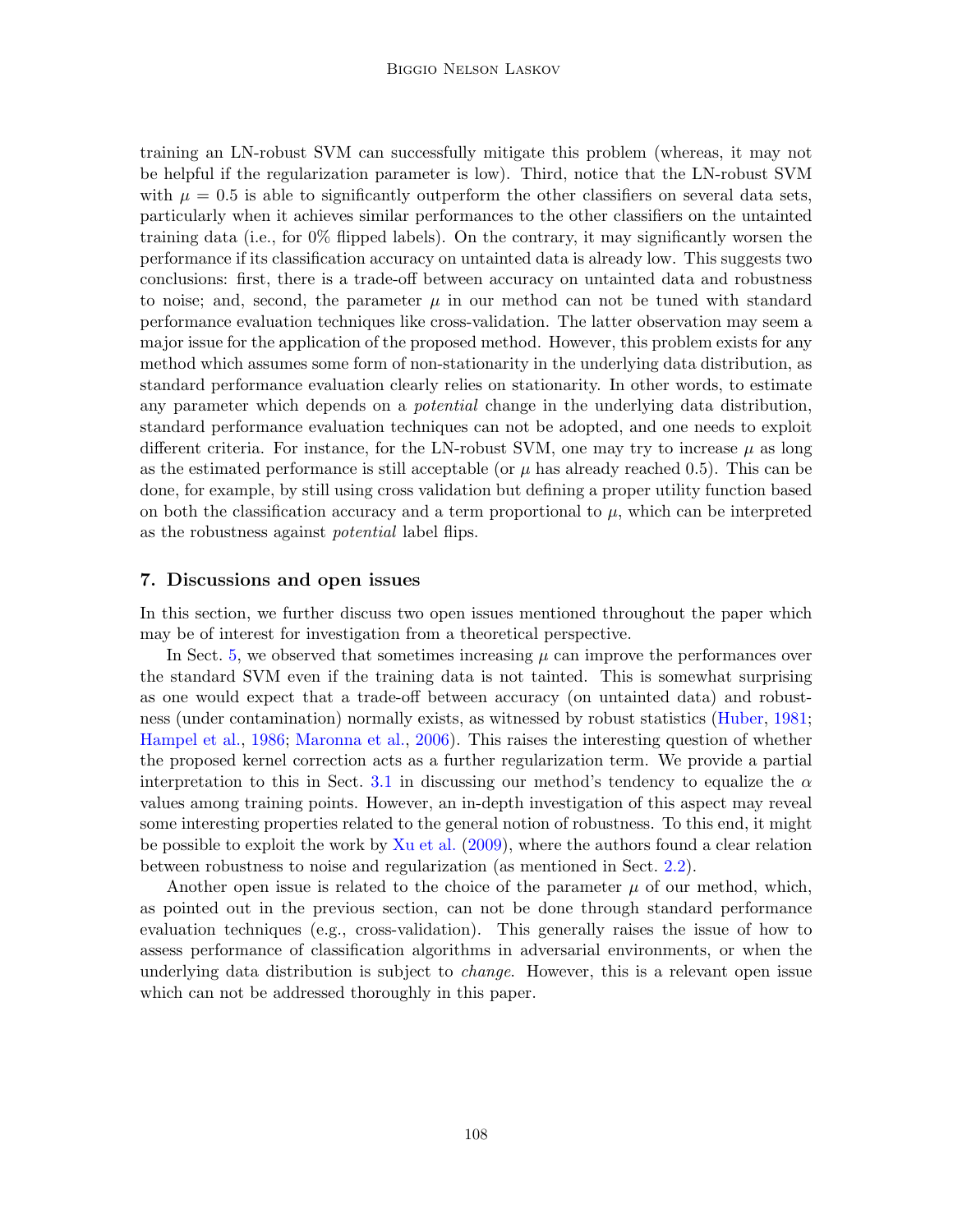

<span id="page-12-0"></span>Figure 3: Adversarial label flip attack against SVM and LN-robust SVMs (with  $\mu$  =  $(0.05, 0.1, 0.5)$  with linear kernel, for different values of  $C$ , and percentage of noise.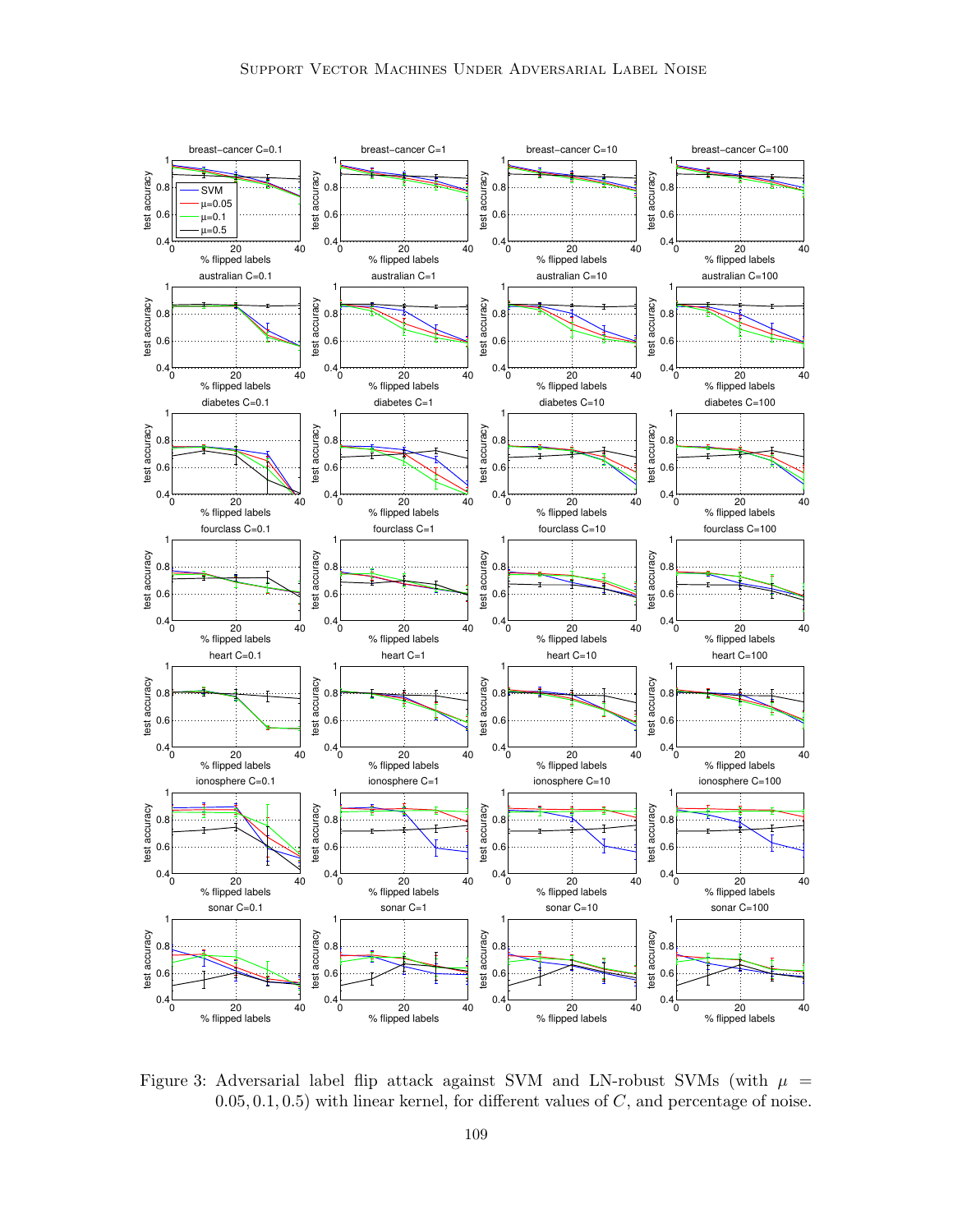

<span id="page-13-0"></span>Figure 4: Random label flip attack against SVM and LN-robust SVMs (with  $\mu$  =  $(0.05, 0.1, 0.5)$  with linear kernel, for different values of C, and percentage of noise.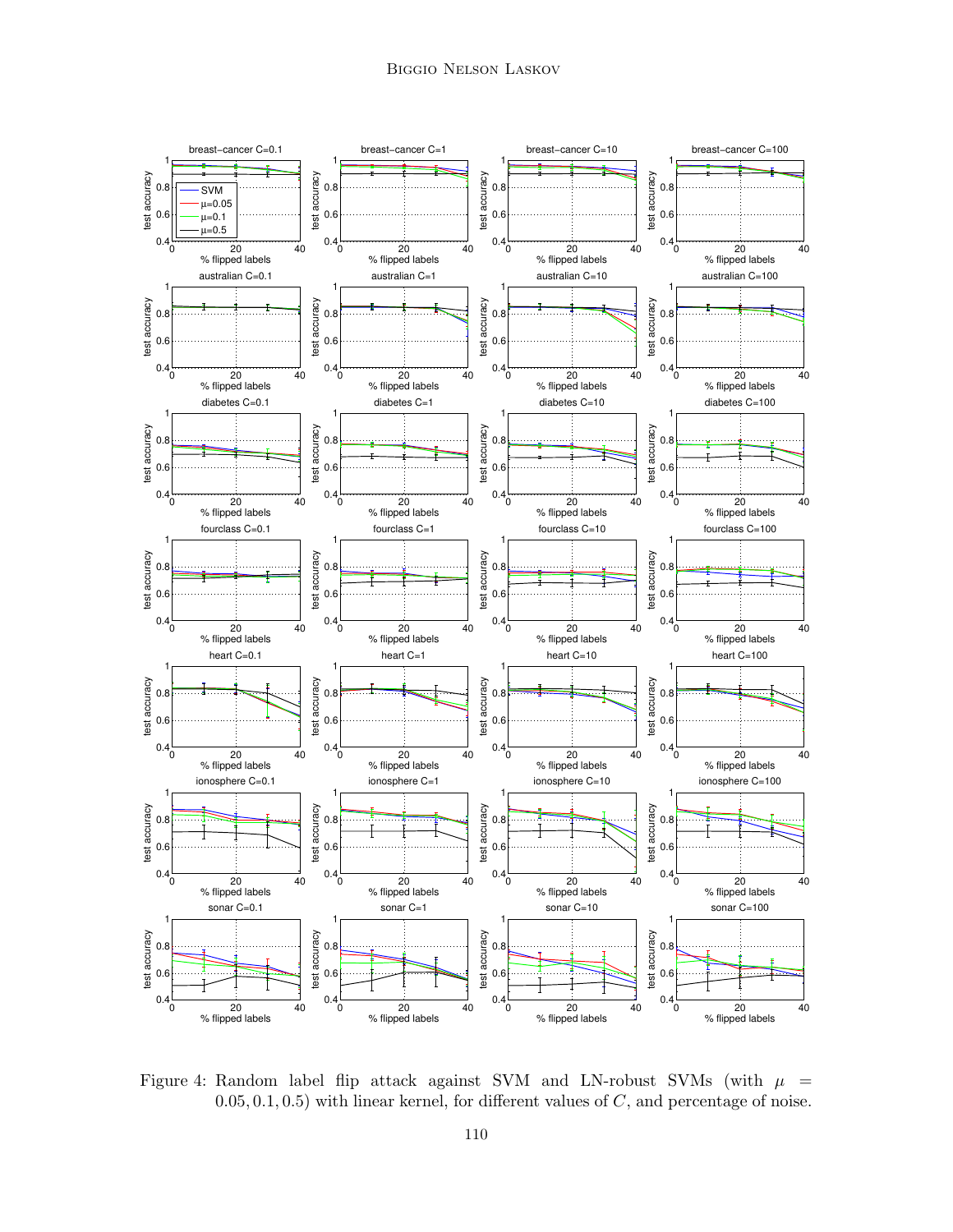# 8. Conclusions and future works

Throughout this paper, we have investigated the robustness of SVMs under adversarial label noise and proposed a method to improve it based on a simple kernel matrix correction. We showed the effectiveness of the proposed approach on several artificial and real data sets. We empirically observed that our method leads to equalization of  $\alpha$  values in SVMs, which intuitively hedges the influence of individual points and leads to a more robust estimator. Our experimental results support the common observation that robustness exhibits a tradeoff with classification accuracy.

A current limitation of our method is the need to a-priori agree on a potential degree of label contamination. While some ad-hoc heuristics are conceivable for setting the corresponding parameter  $\mu$  in practice, the investigation of theoretically sound methods for selecting an optimal "robustness level" would be an interesting issue for future work, as well as considering our method in real adversarial problems like spam filtering and intrusion detection, and comparing it with other SVM implementations which are meant to be robust against label noise (e.g., [Stempfel and Ralaivola,](#page-15-12) [2009\)](#page-15-12).

### Acknowledgments

The authors wish to acknowledge the Alexander von Humboldt Foundation and the Heisenberg Fellowship of the Deutsche Forschungsgemeinschaft (DFG) for providing financial support to carry out this research. This work was also partly supported by a grant awarded to B. Biggio by Regione Autonoma della Sardegna, PO Sardegna FSE 2007-2013, L.R. 7/2007 "Promotion of the scientific research and technological innovation in Sardinia". The opinions expressed in this paper are solely those of the authors and do not necessarily reflect the opinions of any sponsor.

# References

- <span id="page-14-5"></span>A. Asuncion and D.J. Newman. UCI machine learning repository, 2007. <http://www.ics.uci.edu/~mlearn/MLRepository.html>.
- <span id="page-14-1"></span>M. Barreno, B. Nelson, A. Joseph, and J. Tygar. The security of machine learning. Machine Learning, 81:121–148, 2010.
- <span id="page-14-2"></span>J. Bi and T. Zhang. Support vector classification with input data uncertainty. In Advances in Neural Information Processing Systems 17, 2004.
- <span id="page-14-0"></span>C. M. Bishop. Pattern Recognition and Machine Learning (Information Science and Statistics). Springer, 1st ed., 2007.
- <span id="page-14-3"></span>C. J. C. Burges. A tutorial on support vector machines for pattern recognition. Data Min. Knowl. Discov., 2:121–167, 1998.
- <span id="page-14-4"></span>C.-C. Chang and C.-J. Lin. LibSVM: a library for support vector machines, 2001. <http://www.csie.ntu.edu.tw/~cjlin/libsvm/>.